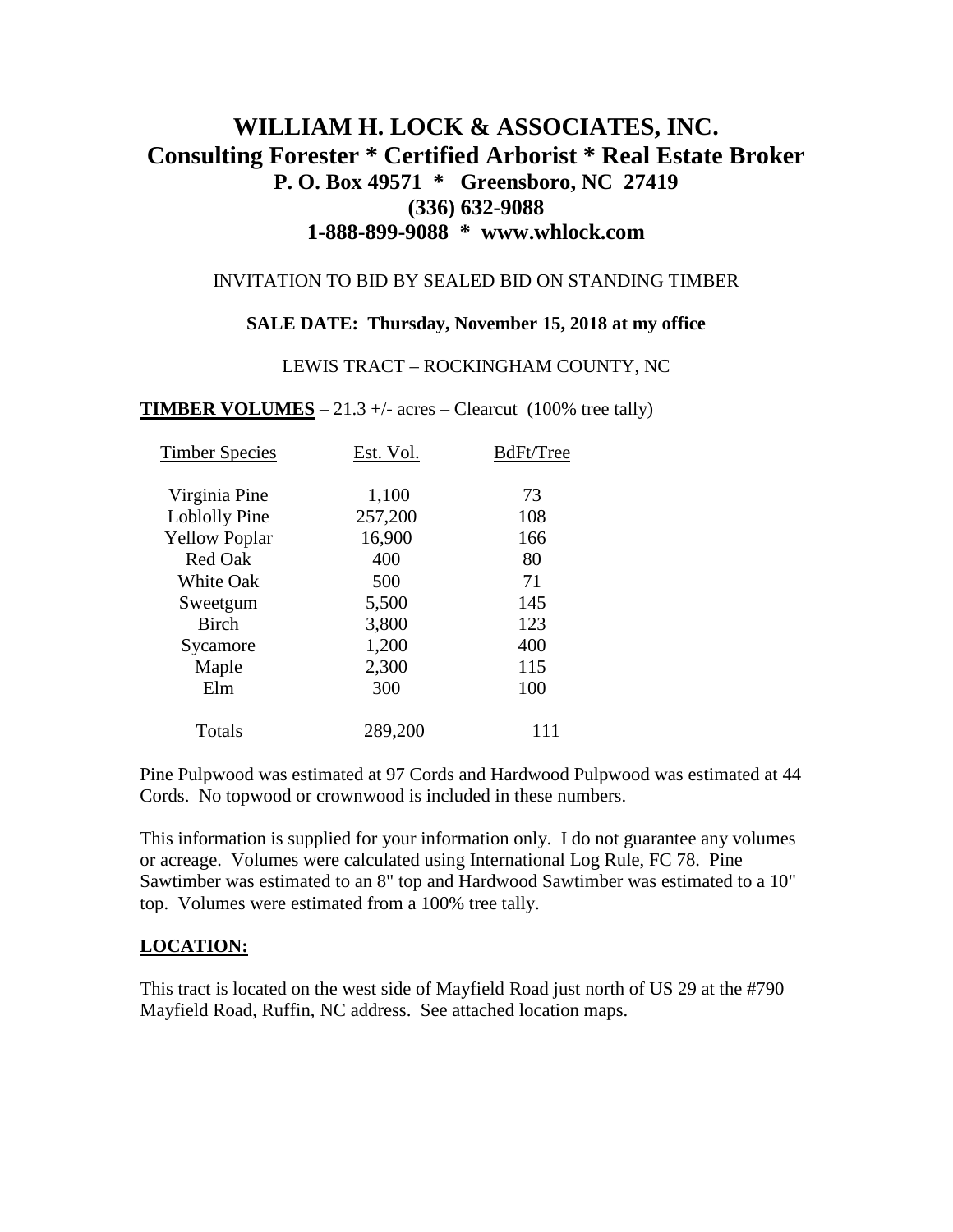Page Two Lewis Tract - Timber Sale Sale Date: Thursday – November 15, 2018

## **BIDS:**

The Lewis Tract is being sold on a lump sum sealed bid basis. Bids will be accepted by **regular mail** if received by 5:00 pm on Wednesday, November 14, 2018 **OR** bids will be accepted by **email [\(whlock@whlock.com\)](mailto:whlock@whlock.com), telephone (336-632-9088), fax (336-632- 9088), or in-person** at my office until 11:00 am on Thursday, November 15, 2018. At 11:00 am on Thursday, November 15, 2018 all bids received will be recorded. The successful bidder will be notified within 24 hours of the bid openings. A 10% deposit may be requested to be delivered to William H. Lock & Associates, Inc. within 72 hours of the bid opening. The balance of the sales price is to be delivered at the sale closing. The seller reserves the right to refuse or accept any and all bids. Seller will consider all bids. The seller will be responsible for the timber deed preparation, revenue stamps if recorded, and the forestry consultant fees. The buyer will be responsible for all other closing costs. A \$1,000 performance deposit will be payable at closing and held in a noninterest bearing trust account until satisfactory completion of logging. The performance deposit does not limit the buyer's liability.

### **PLACE OF SALE:**

The timber sale will be held at the office of William H. Lock & Associates, Inc. in Greensboro, NC. The office address is 375 S. Swing Road, Greensboro, NC 27409. Telephone and Fax: 336-632-9088; [Email: whlock@whlock.com](mailto:Email:%20whlock@whlock.com) 

# **CONDITIONS OF SALE**:

1. The Buyer shall have 24 months from the date of the timber deed to cut and remove all merchantable timber within the "Sale Areas". There are no Creek Buffers within the sale area. Any creeks crossed for access must be protected and maintained based on all applicable rules and regulations. The sale boundaries are marked with pink flagging. No trees marked with flagging and no trees beyond the flagging are to be harvested.

2. The Buyer shall access the tract from Mayfield Road along the southern edge of the woods-line/open field. Buyer will be allowed to use an area immediately adjacent to the woods-line for access for large equipment and logging trucks. Buyer will have an approximate 25' width for access in the straight sections and approximately 40' at corners/turns. In the event any crops are planted in the fields, Buyer or Agent will not be responsible for any damage and/or payment to Seller. Any access routes will need to be installed and/or maintained according to all North Carolina Best Management Practices, Forest Practice Guidelines, and any applicable river basin or watershed rules. All roadways must remain open and passable by ordinary traffic at all times. The roadways must be left in similar condition at the completion of the harvesting operation as they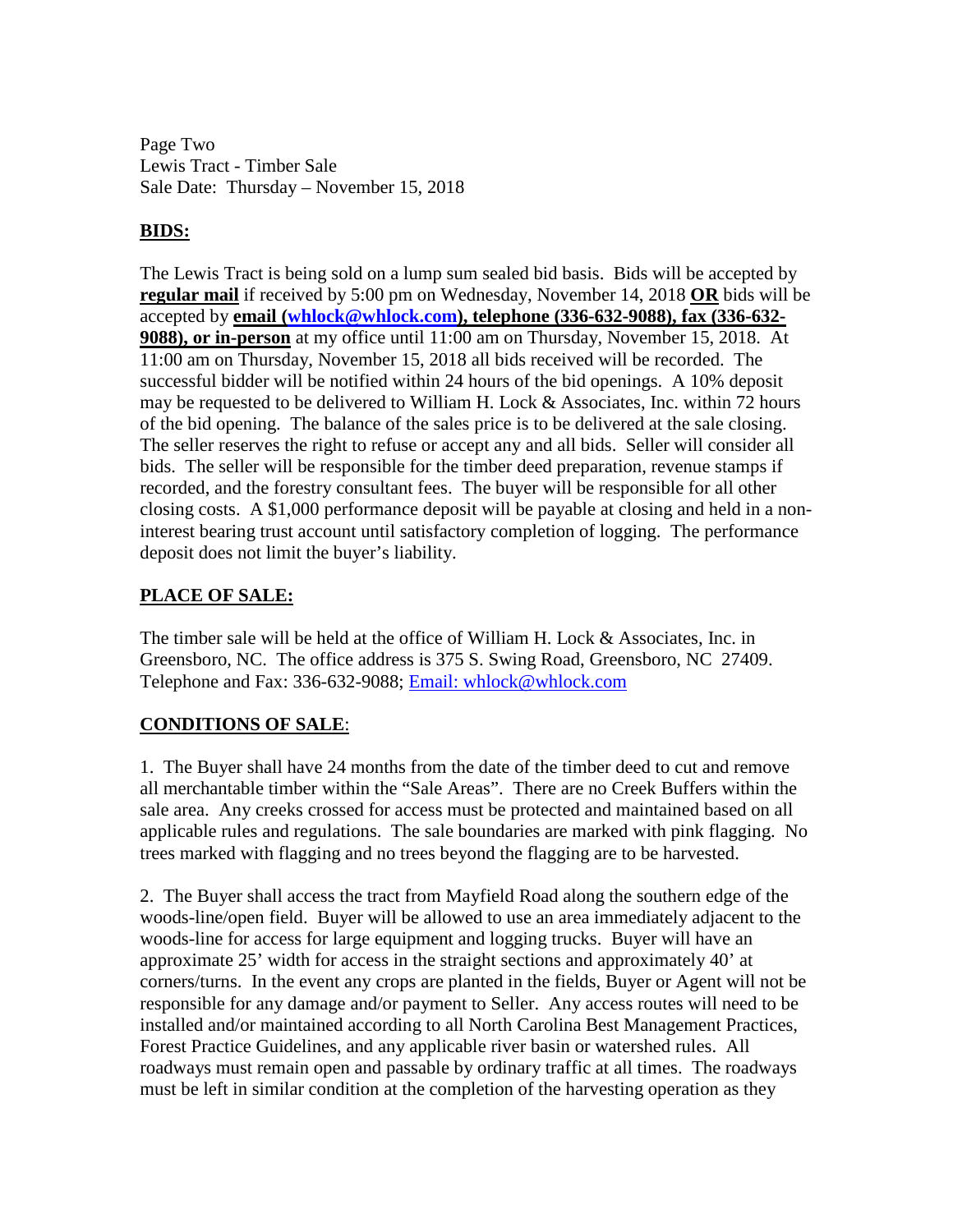Page Three Lewis Tract - Timber Sale Sale Date: Thursday – November 15, 2018

were at the beginning of the harvesting operation, reasonable wear and tear accepted. Buyer agrees to smooth any roadways and repair any potential roadway drainage issues created by the logging activity. Call W.H. Lock & Associates, Inc. if there are questions concerning access routes.

3. The Buyer is responsible for maintaining a clean site. No equipment parts, trash, tires or other debris created as a result of the harvesting operation shall be left on the property. It shall be the Buyer's responsibility to clean up any hazardous material or chemical waste spills including but not limited to Diesel Fuel, Hydraulic Fluid, Machine Oil, and/or Gasoline upon the subject property if deposited as a result of the harvesting operation. Responsibility will include any required remediation including but not limited to the removal of contaminated soils.

4. Harvesting operations must not interfere with any farming operations and farming operations must not interfere with any harvesting operations. Decking, loading or hauling will not be permitted in any existing open fields or pastures immediately adjacent to the timber unless approved by William H. Lock & Associates, Inc. (See Item 2 for hauling access information). If approved, open areas must be free of logging debris and smoothed when completed.

5. The Buyer is responsible for following all Federal, State, and local regulations regarding timber harvesting activities. If required, Buyer is responsible for obtaining any necessary permits or licenses required for timber harvesting. All logging operations must conform to North Carolina Best Management Practices, Forest Practices Guidelines, and any applicable river basin or watershed rules. In the event that a non-compliance situation is identified on the tract as a result of the harvesting operation, William H. Lock & Associates, Inc. will have the express right to suspend the harvesting operation until the situation is brought into compliance. No trees or other logging debris shall be left in or across the property boundary, sale cutting lines or access roads and paths.

6. All necessary sale harvest boundaries have been marked with pink flagging. Landowner guarantees the pink flagged sale boundaries. No flagged trees denoting the sale boundary shall be cut and no trees outside the boundary lines shall be cut. If trees marking the sale boundary are cut, North Carolina timber trespass laws may apply. No trees shall be cut to fall on a neighboring landowner's property or where potential damage may occur. If existing property corners are damaged or removed as a result of the harvesting operation, Buyer agrees to replace the markers at the correct surveyed location at their own expense.

7. Buyer agrees to notify William H. Lock & Associates, Inc., P. O. Box 49571, Greensboro, NC 27419 at least 3 days in advance of the beginning of the harvesting operation and at least 3 days in advance of the completion of the harvesting operation.